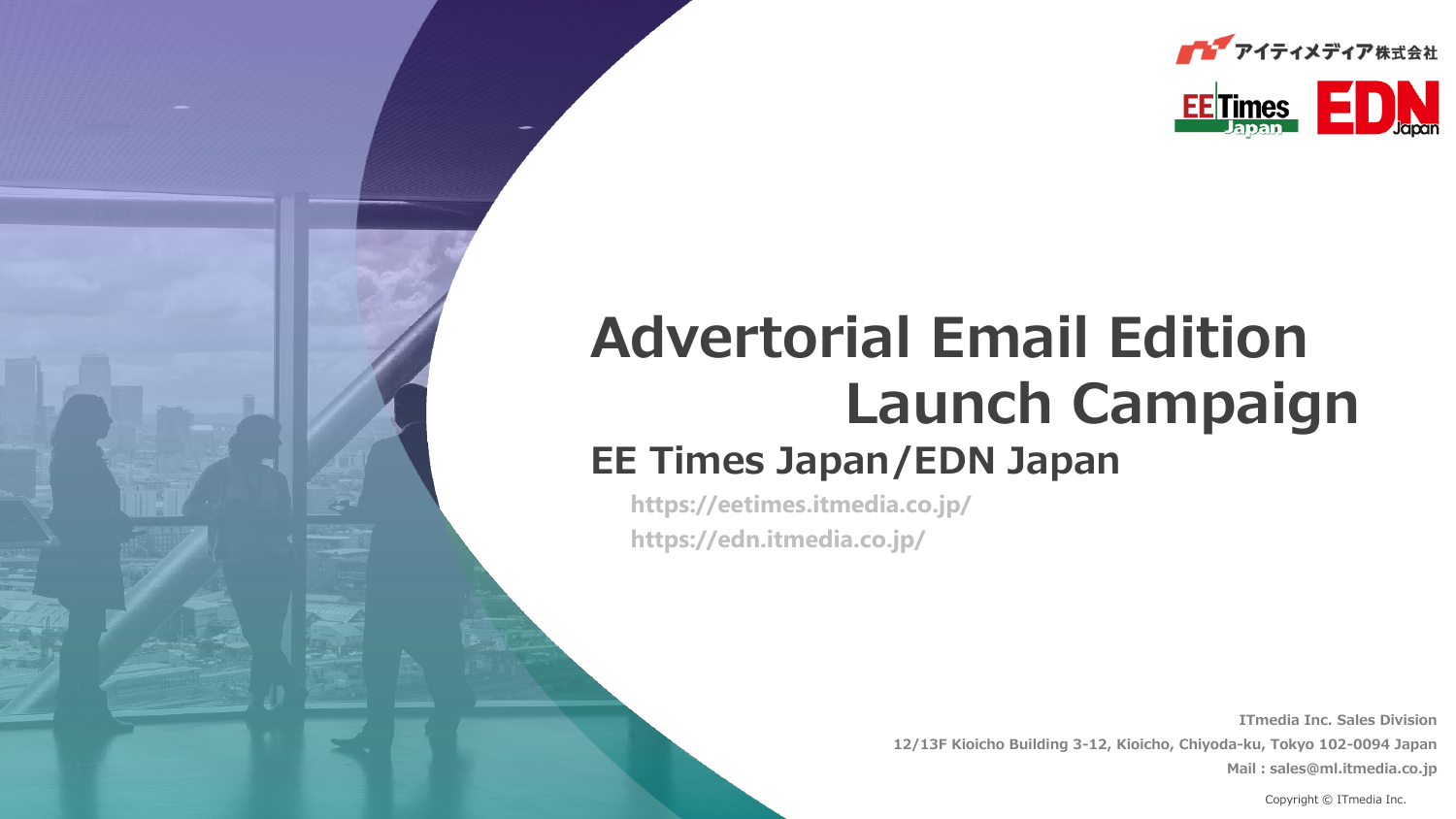# **What is "Advertorial Email Edition"?**

### Deliver information about your products and services to our readers in the HTML format email

The advertorial email edition is an advertorial that delivers content explaining information about your company's products and services to readers in a single, exclusive email advertisement. ITmedia compiles the article in a text volume suitable for email (approximately 700 Japanese characters) so that it is easy to read even when delivered via email.

ITmedia also posts the advertorial on our website, so the content will not end after the email distribution, but will remain as content.

#### **Feature**

The ITmedia editorial staff will create an advertorial that provides information about your new products and services with a unique perspective and easy-to-understand explanations, and distribute the content in HTML email.

### **We recommend this for:**

- ⚫ Clients who want to promote unrecognized products and services effectively.
- ⚫ Clients who would like to conduct digital promotions through an advertorial, but do not have the budget to do so.
- ⚫ Clients who would like to try out an advertorial, but are too busy to spend a lot of time and effort on it.
- ⚫ Clients who want to post an advertorial on ITmedia website in addition to providing information in e-newsletter.

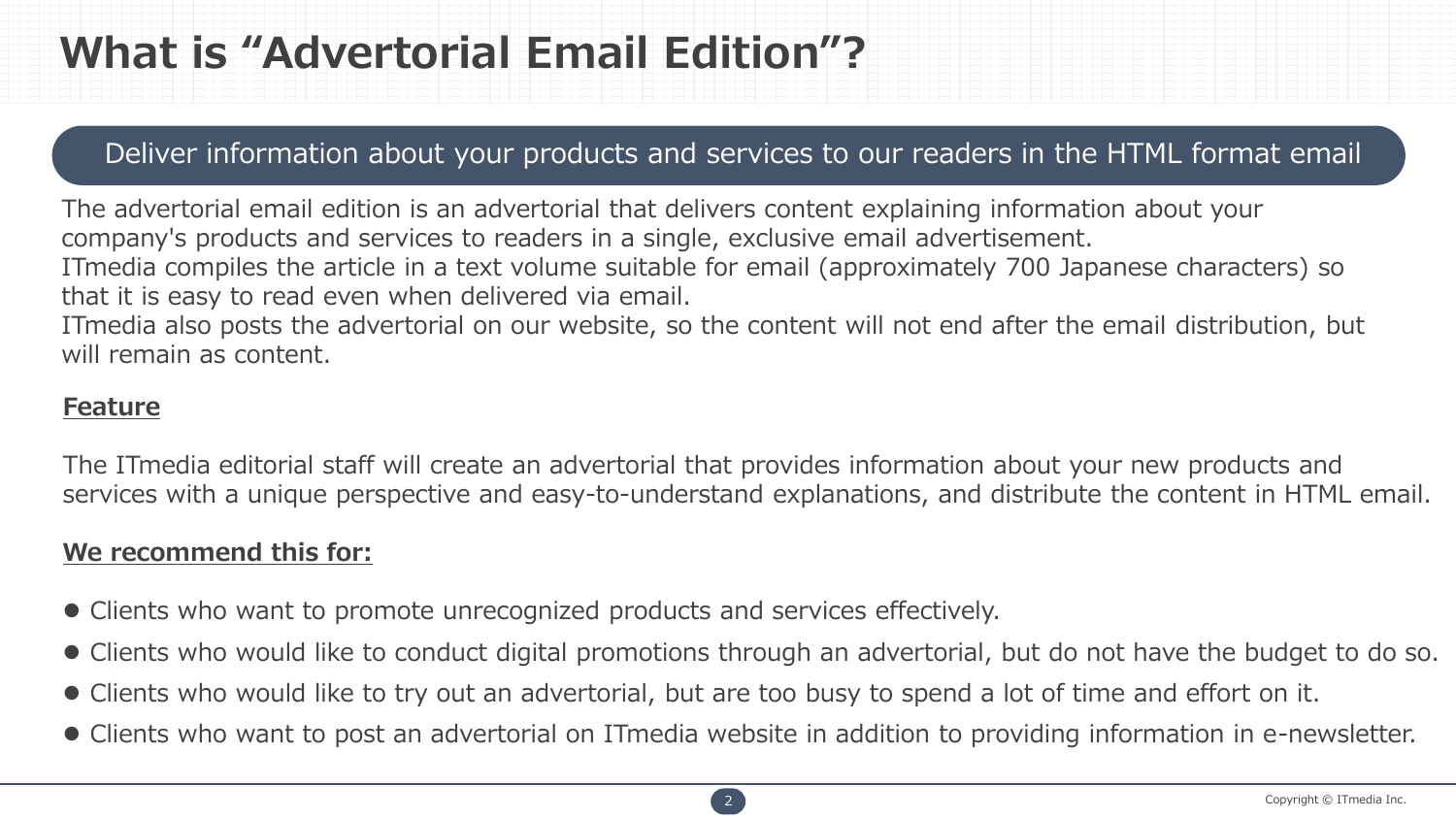## **【Launch Campaign ①】 Advertorial Email Edition**



### **Promoted via e-newsletter for registered members**



E-newsletter: Electronic Design / Embedded Mail Special Edition Number of subscribers: About 98,000 Issue date: Weekdays

**For about the same price as the delivery of the e-newsletter (USD 10,320), this service covers everything from article creation to email promotion. Very cost effective!**

#### **Also posted in the media website as an archive.**

## **ELECTRICIAN SUPERIOR ESAN** マニュアル作成を自動化 デンダの「Dojo」で設計者<br>m/Mahft/Sditys **B** de la Michigan Par **WINDOWS - THE WIL** .<br>A compositor e de la constitución de la constitución de la constitución de la constitución de la constitución

※Traffic driver to the website is at an extra cost.

#### Rate

List price JUSD 14,400 ⇒ Special campaign price **USD 10,800**

**(Consumption Tax is not included)** ※Material deadline: Jun. 3(Fri.)

#### **Specifications**

| Provided<br>items | · Production of 1 simple advertorial<br>- Product information summary<br>(about 500 characters)<br>- Editorial commentary (about 200<br>characters)<br>. Distribution of content via HTML e-<br>mail<br>• Content posting in production media |
|-------------------|-----------------------------------------------------------------------------------------------------------------------------------------------------------------------------------------------------------------------------------------------|
| Report            | $\cdot$ Number of email sent<br>· Email open rate<br>$\cdot$ Number of clicks of email<br>· Email Click Through Rate<br>· Archive page viewing report (page<br>views, unique browsers, clicks, etc.)                                          |
|                   |                                                                                                                                                                                                                                               |

- This is a simple advertorial program with no interview. Please let us know in advance if there are points you would like to emphasize in product information, etc.
- After receiving the materials, ITmedia will send you text file to proofread the contents within about 5 business days.
- Please note that we may not be able to meet your request on the date of delivery due to the status of other companies' transactions. We appreciate your understanding in advance.
- Attracting visitors to the archive page is also available as an option. Please contact our sales representative..



**Editor's perspective**

**points**

A summary of the key points for the readers will be given with the editorial viewpoints.

Number of characters: About 200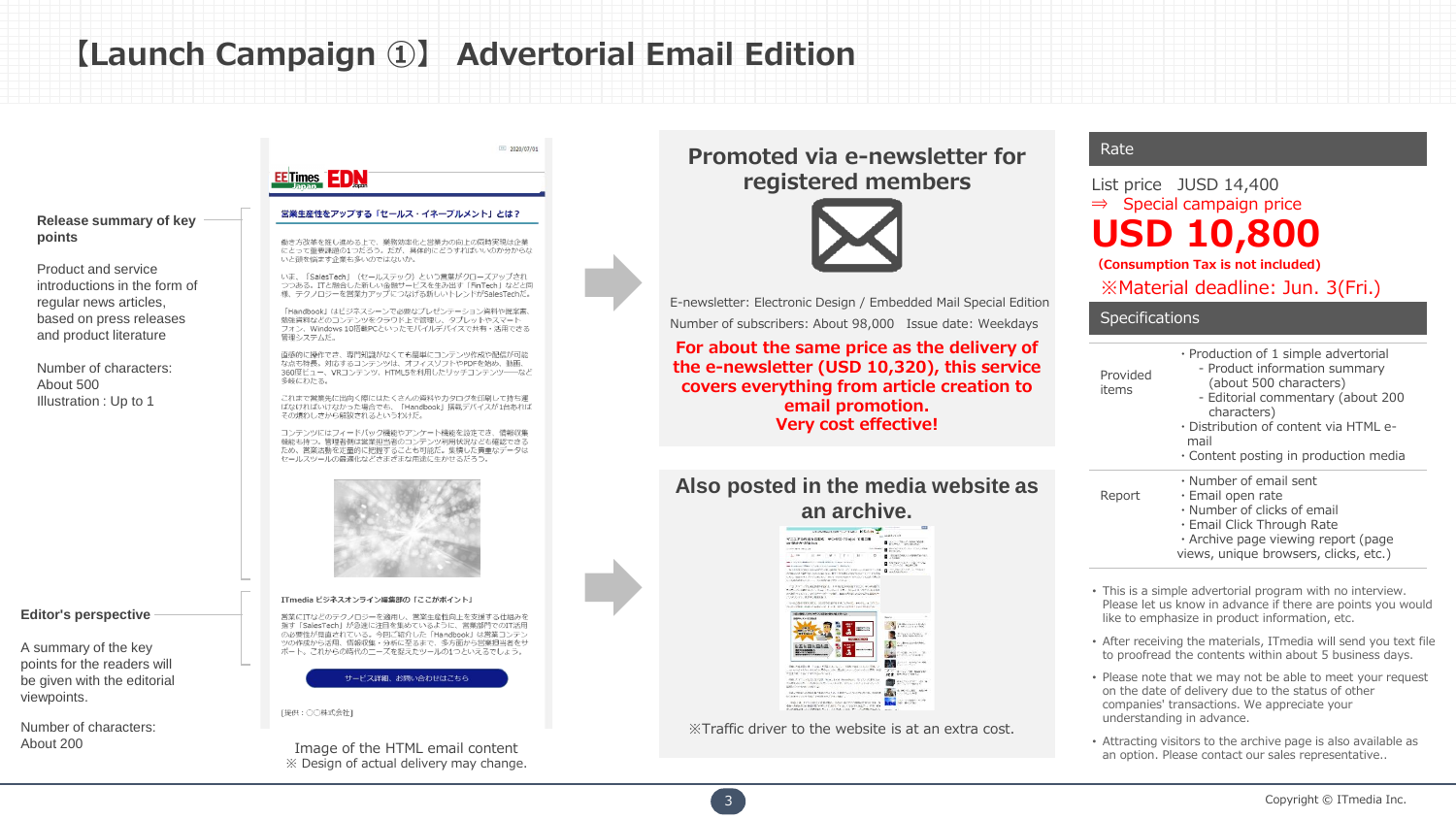## **【Launch Campaign ②】 Advertorial Email Edition + 1,000 Pave Views Guaranteed**

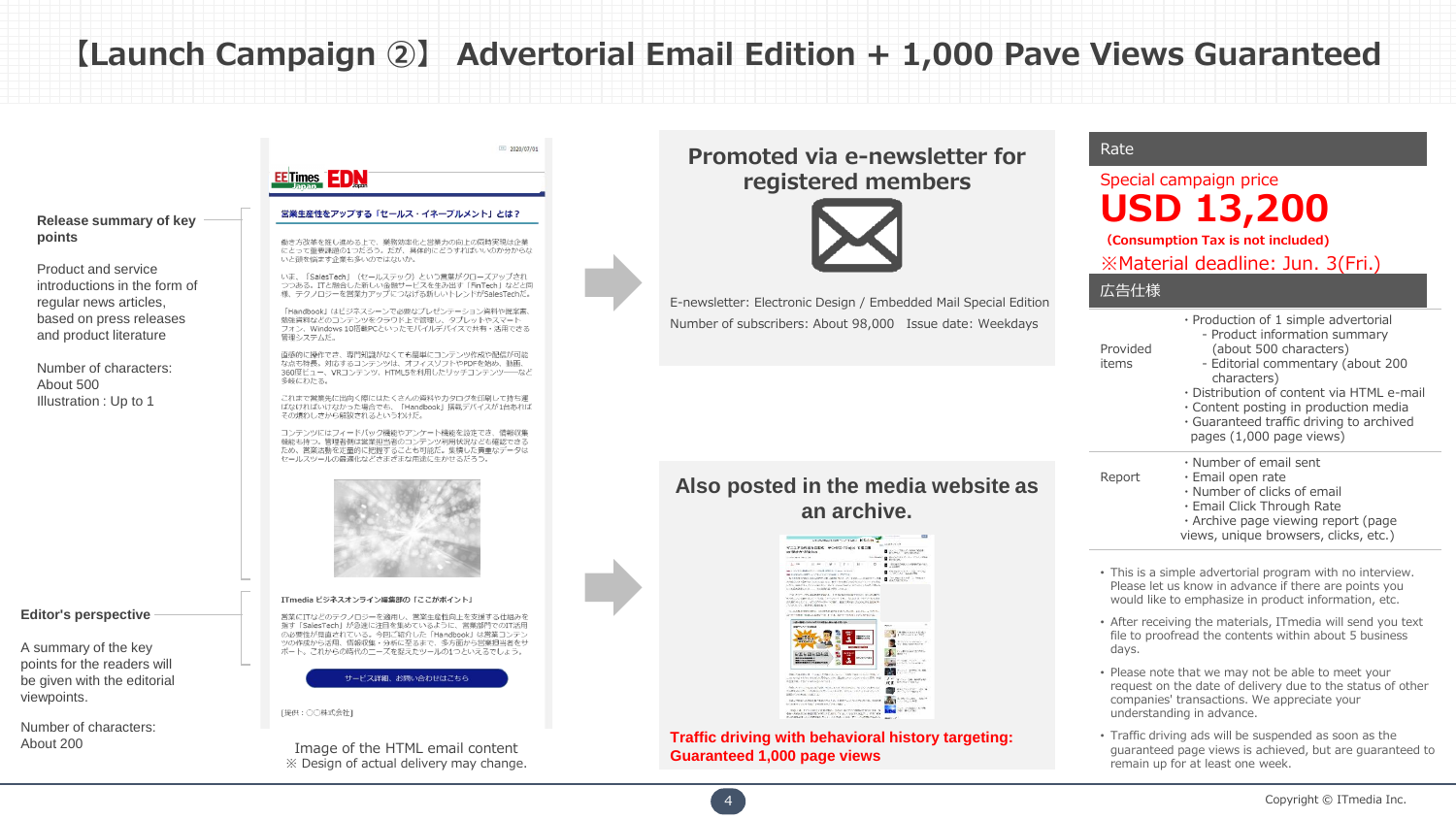## Traffic Driver

Increasing effectiveness of publication by attracting target audience + similar users



By using the Audience Extension feature, **drive more "interested people"** to the advertorial page.

- When using DSP/SSP, ITmedia will use our own whitelist to ensure safety.
- Keywords can be freely selected, but ITmedia may ask you to make adjustments if the number of unique browsers in our media groups falls below 100,000.
- This service is a plan with extended audience distribution and external media.
- ITmedia will select the most suitable destination for external media according to the content. (You cannot specify the destination.)
- ITmedia will prepare the materials of traffic drivers. (You cannot confirm or specify the materials in advance.)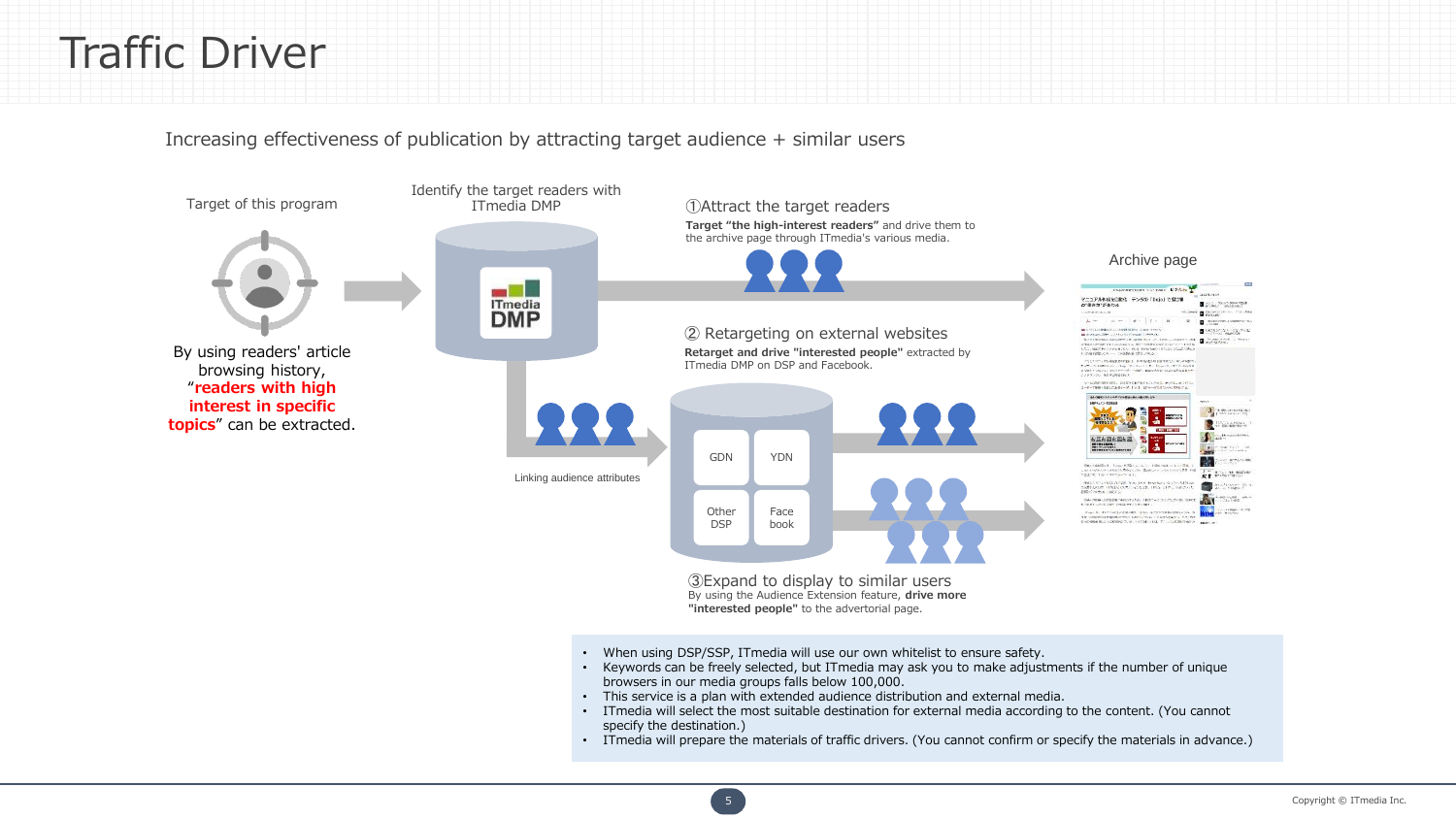## Schedule Image

| Order<br>Material submission               | Please provide the following information required for advertorial and HTML email production. (This plan does not<br>include interviews.)<br>· Product and service information (product literature, press releases, etc.)<br>$\cdot$ Images (1 image)<br>. Link URL and link text (maximum of 3 items, one of which will be placed as a link button)<br>If you have any key points you would like to emphasize in the product/service information, please let us know in<br>advance.<br>The summary of key points will be approximately 500 characters plus 200 characters for the editorial team's point<br>of view. |
|--------------------------------------------|----------------------------------------------------------------------------------------------------------------------------------------------------------------------------------------------------------------------------------------------------------------------------------------------------------------------------------------------------------------------------------------------------------------------------------------------------------------------------------------------------------------------------------------------------------------------------------------------------------------------|
| Proofreading                               | The schedule and content of proofreading will be as follows:<br>5 business days later: First draft $\rightarrow$ 3 business days later: Return<br>3 business days later: Final draft $\rightarrow$ 2 business days later: Return (Approval)<br>Proofreading is limited to 2 times. If the number of proofreading times exceeds the limit, a fee of USD 1,200 (net)<br>per proofreading will be charged. If the number of proofreading increases, the schedule for publication and email<br>delivery will be adjusted again.                                                                                          |
| Preparation of HTML<br>email delivery      | An HTML email will be created based on the completed manuscript.<br>※ Readers who do not receive HTML emails in their mailer settings will see a text email.                                                                                                                                                                                                                                                                                                                                                                                                                                                         |
| HTML email delivery<br>and archive posting | After email delivery, a report (including number of deliveries, open rates, clicks, CTR) and URL for archive posting<br>will be provided.<br>$\frac{3}{2}$ In the case of the 1,000 page views guaranteed plan, the traffic driving will start after the archive page is<br>published.                                                                                                                                                                                                                                                                                                                               |